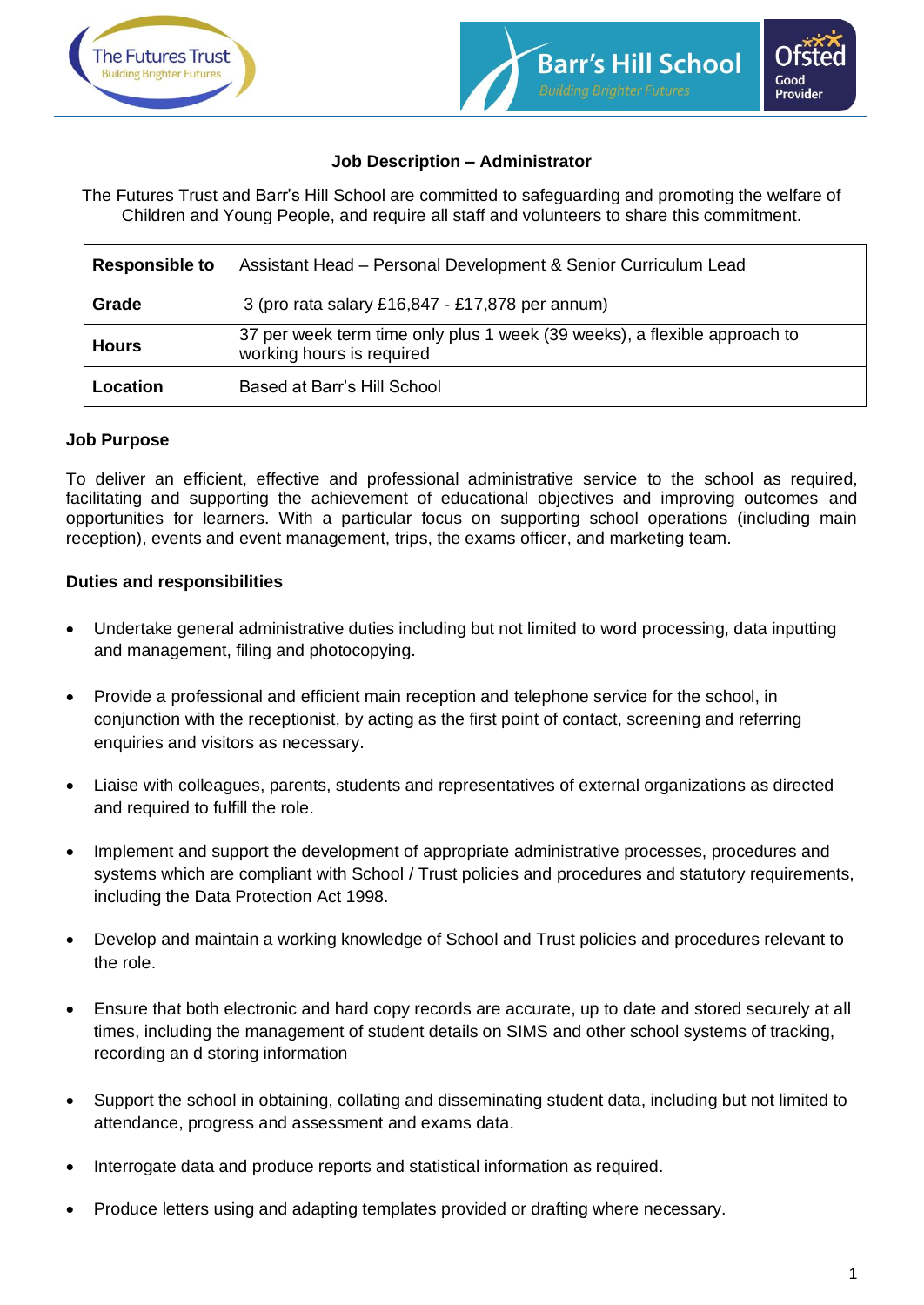



- Check, update and provide student and staff timetables and class information as required.
- Collect outgoing mail and distribute incoming mail.
- Operate the school's text messaging and parental contact systems for the school where appropriate.
- Operate an effective stock control and ordering system for stationery, ensuring adequate supplies for the administrative and Hub teams.

#### **Line management**

The job involves no direct responsibility for the supervision, direction or co-ordination of other employees. The work may involve demonstration of own duties, or providing advice and guidance to new employees or others.

#### **Professional Development**

- Maintain personal professional development to ensure that the knowledge and skills required to fulfill the role of Administrator are up to date.
- Be a professional role model, and understand and promote the aims of the School and the values of the Trust.

#### **Special conditions of employment**

#### **Rehabilitation of Offenders Act 1974**

This job is exempt under the Exceptions Orders to the Rehabilitation of Offenders Act 1974. Appointment to this job is subject to an enhanced DBS disclosure being obtained, and any relevant cautions, convictions, bindover orders and warnings being considered.

If the jobholder is arrested, summonsed for an offence or receives a conviction a bindover order or a warning given by a police force, they are required to inform the Headteacher of this fact immediately. Such information will be treated in confidence, so far as this is consistent with the safety of children, compliance with statutory child protection procedures and the School's relevant policies. Failure to disclose such information may result in disciplinary action which could lead to the termination of the jobholder's employment.

### **Safeguarding and Promoting the Welfare of Children and Young People**

The jobholder is required to follow all of the School's policies and procedures in relation to safeguarding at all times, and to adhere to the statutory guidance 'Keeping Children Safe in Education'. The jobholder must take appropriate action in the event that they have concerns, or are made aware of the concerns of others, regarding the safety or wellbeing of children or young people.

### **Health and Safety**

The jobholder is required to exercise their duty of care by taking responsibility for their own health and safety, and the health and safety of other people who may be affected by their acts or failure to act. Full guidance regarding health and safety is set out in the School's Health and Safety Policy, and in any risk assessments relevant to the jobholder's role or circumstances. Both can be